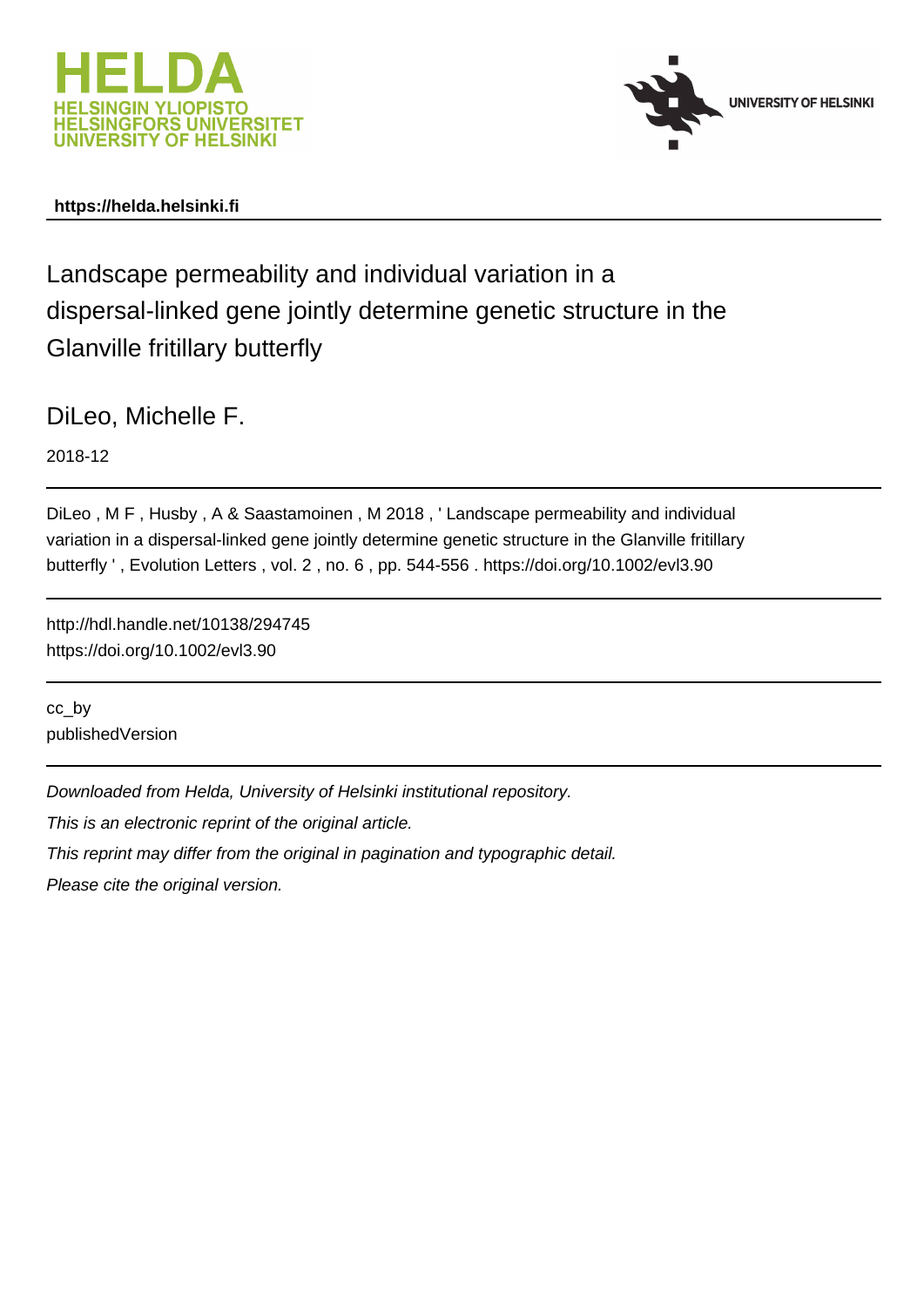# **Landscape permeability and individual**

## **variation in a dispersal-linked gene jointly determine genetic structure in the Glanville fritillary butterfly**

**Michelle F. DiLeo,**<sup>1,2</sup> **ID** Arild Husby,<sup>1,3,4</sup> **ID** and Marjo Saastamoinen<sup>1,5</sup> **ID** 

*1Organismal and Evolutionary Biology Research Programme, University of Helsinki, PO Box 65, 00014, Finland 2E-mail: michelle.dileo@helsinki.fi*

*3Department of Evolutionary Biology, EBC, Uppsala University, Norbyvagen 18D 75236 Uppsala, Sweden ¨ 4E-mail: arild.husby@ebc.uu.se 5E-mail: marjo.saastamoinen@helsinki.fi*

Received May 4, 2018 Accepted October 29, 2018

**There is now clear evidence that species across a broad range of taxa harbor extensive heritable variation in dispersal. While studies suggest that this variation can facilitate demographic outcomes such as range expansion and invasions, few have considered the consequences of intraspecific variation in dispersal for the maintenance and distribution of genetic variation across fragmented landscapes. Here, we examine how landscape characteristics and individual variation in dispersal combine to predict genetic structure using genomic and spatial data from the Glanville fritillary butterfly. We used linear and latent factor mixed models to identify the landscape features that best predict spatial sorting of alleles in the dispersal-related gene** *phosphoglucose isomerase* **(***Pgi***). We next used structural equation modeling to test if variation in** *Pgi* **mediated gene flow as measured by Fst at putatively neutral loci. In a year when the population was recovering following a large decline, individuals with a genotype associated with greater dispersal ability were found at significantly higher frequencies in populations isolated by water and forest, and these populations showed lower levels of genetic differentiation at neutral loci. These relationships disappeared in the next year when metapopulation density was high, suggesting that the effects of individual variation are context dependent. Together our results highlight that (1) more complex aspects of landscape structure beyond just the configuration of habitat can be important for maintaining spatial variation in dispersal traits and (2) that individual variation in dispersal plays a key role in maintaining genetic variation across fragmented landscapes.**

**KEY WORDS: Dispersal, eco-evolutionary dynamics, fst, gene flow, genetic structure, intraspecific variation, landscape genetics, landscape matrix, metapopulation.**

## *Impact Summary*

Understanding how fragmentation affects dispersal and gene flow across human-modified landscapes has long been a goal in evolutionary biology. Growing evidence suggests that individuals of the same species can vary considerably in their dispersal and movement

traits. While the effects of this individual dispersal variation on range expansions and invasions have been well characterized, knowledge of how it might mediate genetic responses to landscape fragmentation are almost entirely lacking. Here, we demonstrate that individual variation in dispersal is key to the maintenance of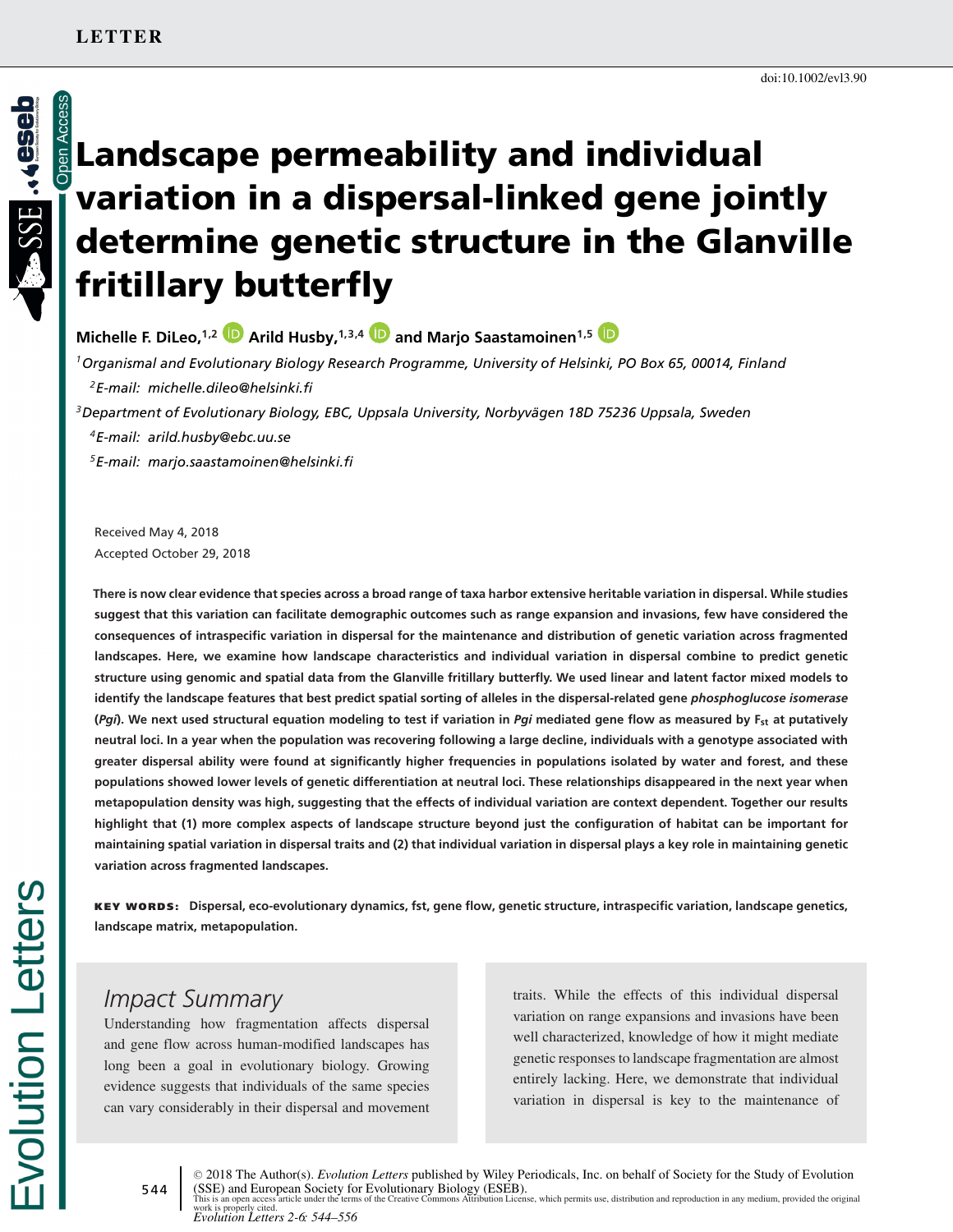genetic variation during recovery following a large decline in a butterfly metapopulation. We further show that spatial variation in dispersal is not maintained by the configuration of habitat patches alone, but by a more complex genotype–environment interaction involving the landscape matrix (i.e., landscape features found between habitat patches). This challenges the simplified landscape representations typically used in studies of dispersal evolution that ignore heterogeneity in the landscape matrix. More broadly, our results highlight the interplay of adaptive and neutral processes across fragmented landscapes, suggesting that an understanding of species vulnerability to landscape fragmentation requires consideration of both.

## *Introduction*

Dispersal is key to the maintenance of genetic variation and adaptive potential in fragmented landscapes. Differences in species ability to maintain genetic diversity in fragmented landscapes can, in part, be explained by interspecific differences in dispersal capacity (Steele et al. 2009; Peterman et al. 2015). However, there is now clear evidence that many species across a broad range of taxa harbor extensive heritable variation in dispersal (Saastamoinen et al. 2018) and that this variation can facilitate demographic outcomes such as range expansion (e.g., Duckworth and Badyaev 2007; Ochocki and Miller 2017) and invasions (e.g., Phillips et al. 2006; Elliott and Cornell 2012; Cote et al. 2017). In comparison, few studies have considered the consequences of intraspecific variation in dispersal for genetic outcomes such as the maintenance and distribution of genetic variation across fragmented landscapes (Cheptou et al. 2017). This is an important gap given that the genetic makeup of populations can drive the trajectories of both ecological and evolutionary processes (Rius and Darling 2014; Szucs et al. 2017; Wagner et al. 2017).

This gap comes partly from a lack of integration of intraspecific variation into fields like landscape and spatial genetics (Edelaar and Bolnick 2012; Pflueger and Balkenhol 2014). Studies in these fields emphasize that gene flow across fragmented landscapes is strongly constrained by population configuration, habitat quality, and matrix heterogeneity (i.e., the landscape features intervening populations), but typically assume that dispersers respond to the landscape in the same way (Manel et al. 2003; Holderegger and Wagner 2008). However, fragmentation itself can exert strong selective pressures on dispersers, in some cases leading to the maintenance of multiple dispersal strategies across the same landscape (Cheptou et al. 2017; Cote et al. 2017; Legrand et al. 2017). This variation might change expectations of spatial genetic structure and mask landscape genetic relationships, yet empirical tests of this are lacking (but see McDevitt et al. 2013). For example, using simulations, Palmer et al. (2014) showed that distance-based connectivity metrics underestimated the number of migrants arriving into isolated populations when individuals were allowed to vary in their dispersal ability, with the effect most severe when dispersal was rare. This spatial sorting of good dispersers into more isolated populations is expected to also impact the distribution of genetic variation, for example, by increasing genetic neighborhoods beyond expectations drawn from mean dispersal distances (DiLeo et al. 2014). Because dispersal traits often co-evolve with other aspects of morphology, physiology, and behavior (Clobert et al. 2009; Cote et al. 2017), individuals might also interact with, and respond to, the landscape matrix in different ways (Merckx and Van Dyck 2007; Delgado et al. 2010). This could mean that the effects of landscape on gene flow might be missed if intraspecific variation is ignored.

Intraspecific variation thus has the potential to play an important, but so far unexplored role in structuring species genetic response to landscape fragmentation. The maintenance of several dispersal strategies across a single landscape might allow widespread gene flow to be maintained under a broad set of ecological conditions. We test this in a model species, the Glanville fritillary butterfly (*Melitaea cinxia*) in the Aland Islands, Finland. Importantly, individuals vary in their dispersal ability: butterflies heterozygous or homozygous for the "c" allele in a SNP associated with the gene *phosphoglucose isomerase* (*Pgi*) have higher flight metabolic rate, which translates to substantially increased dispersal propensity and dispersal distance in the field, especially at cooler temperatures (reviewed in Niitepõld and Saastamoinen 2017). Evidence for this comes from laboratory experiments linking flight metabolic rate to *Pgi* genotype (Niitepold 2010), and from a study linking dispersal distances of butterflies tracked in the field to *Pgi* genotype (Niitepold et al. 2009). The butterfly persists in a highly dynamic metapopulation with frequent colonizations and extinctions, and we focus on a 2-year period representing extremes of fluctuations experience by the butterfly: the year 2011 when populations had extremely low connectivity because of a large decline in the previous year, and 2012 when populations had high connectivity following the recovery of populations in the year prior (Ojanen et al. 2013). Recent work suggests that *Pgi* plays a central role in metapopulation persistence by maintaining high recolonization rates despite drastic population fluctuations (Hanski et al. 2017). However, we do not yet know to what extent *Pgi* also contributes to the maintenance of neutral genetic variation, which is important given that genetic diversity can affect persistence independently of demographic processes e.g., populations founded by genetically diverse individuals have been observed to have higher chances of successful establishment,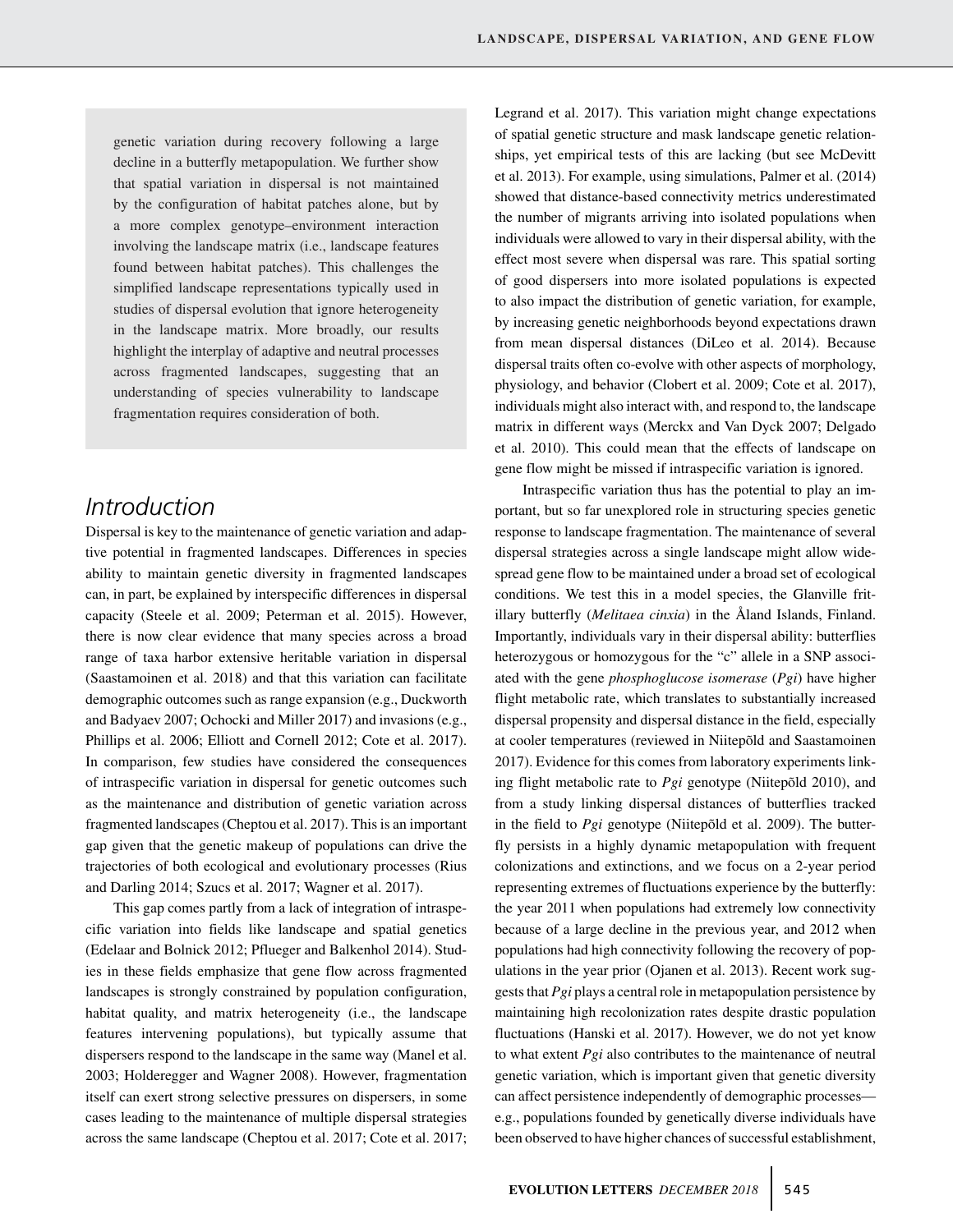population growth rates, and persistence, independent of founder population size (Ahlroth et al. 2003; Szucs et al. 2017). Specifically, we ask: (1) what landscape factors drive spatial sorting of genotypes that vary in their dispersal ability? And (2) does this dispersal variation mediate the genetic response to landscape structure and population fluctuations? While previous work has found that more isolated patches have higher frequencies of good dispersers (Haag et al. 2005, Hanski and Saccheri 2006; Zheng et al. 2009), we further predict that dispersers will respond differentially to heterogeneity in the landscape matrix. We also predict that the good dispersers will facilitate genetic admixture; population with higher frequencies of the *Pgi-c* allele should be less genetically differentiated than populations with low frequencies. Finally, we predict that the effects of *Pgi* will be context dependent. Modeling predicts that the dispersive genotype will have the largest advantage when there are many open patches to colonize (Zheng et al. 2009), and thus we expect the association between landscape structure, *Pgi*, and genetic structure to be highest in 2011.

## *Methods* **STUDY SPECIES AND SAMPLING**

In Finland, the Glanville fritillary butterfly is only found in the Aland Islands where it persists in a metapopulation encompassing over 4000 meadows (hereinafter 'patches') that contain one or both of its host plants, *Plantago lanceolata* and *Veronica spicata*. In late summer, females lay clutches of 150–200 eggs, which develop into larvae that live gregariously until the last larval instar in the following spring (Boggs and Nieminen 2004). Before winter diapause, larvae spin nests at the base of host plants, and every fall since 1993 the number of nests have been counted in all patches in Åland allowing the quantification of long-term population dynamics (see Ojanen et al. 2013 for survey methods). In the majority of cases nests are composed of single full-sib families, although multiple families on the same host plant can also occur (Fountain et al. 2018). In any given year, only about 20% of patches on average are occupied, with frequent local recolonizations and extinctions, and large variation in the number of total larval nests (Fig. 1). Our study focused on the period 2010–2012, which is characterized by a large population decline in 2010 due to poor weather conditions, followed by a population recovery. The major recovery occurred in 2011 where a record number of re-colonizations were documented (Fig. 1B). In 2012, there were fewer colonizations but a large increase in population density, with a record number of larval nests (Fig 1A).

In 2011 and 2012, three larvae per nest were collected from patches across Aland and were genotyped at 40 neutral markers and five putatively function markers from candidate genes related to flight or dispersal traits including *Pgi* (Mc1:1687:14486), Mc1:1687:14486, Mc1:1873:36910,

Mc1:1124:71239, Mc1:752:33517 (Orsini et al. 2009; Kvist et al. 2013; Ahola et al. 2014; Kvist et al. 2015; Wong et al. 2016; Duplouy et al. 2017; Supporting Information Appendix A and B). Full details of genotyping and quality control are given in Supporting Information Appendix A. After excluding any SNP or individual with a call rate <95%, 34 neutral markers and all of the functional markers remained, and total sample sizes were 3365 larvae representing 1504 nests in 250 patches in 2011, and 8229 larvae representing 2999 nests in 322 patches in 2012. We only had a few samples from the extreme south of our study region in Lemland. As these samples were clear outliers with low connectivity and frequencies of *Pgi*-c (Figs. S1 and S2), we excluded them from downstream analysis. We further excluded 98 patches in 2011 and 129 in 2012 with only a single larval nest where the effects of genetic drift are expected to be especially strong, giving a sample size of 152 patches (74 old, 78 new) in 2011 and 193 patches (138 old, 55 new) in 2012.

## **DEVELOPMENT OF LANDSCAPE CONNECTIVITY HYPOTHESES**

To test the effects of landscape on neutral and functional genetic variation, we developed a set of landscape resistance surfaces reflecting the permeability of the intervening landscape matrix to dispersing butterflies. We assigned each landscape feature a value representing its resistance to a dispersing *M. cinxia* individual either a value of 1 (not resistant to movement) or 10 (restricts movement), generating a total of 20 surfaces with different combinations of resistant and nonresistant features (Table S1). Patches were always given a value of 1 as patches represent suitable habitat for the species, and continuous urban areas were always given a value of 10. For each of these surfaces, we calculated pairwise resistance distances between *M. cinxia* patches using the program CIRCUITSCAPE (McRae 2006). This program uses circuit theory to calculate effective distances among patches by taking into account the relative permeability of the intervening landscape. Further details of the landscape classifications are given in Supporting Information Appendix A.

For each of the landscape hypotheses, we calculated an index of connectivity for each occupied patch using the incidence function model (Hanski 1994):

$$
S_i = \sum_{i \neq j} \exp\left(-\alpha d_{ij}\right) N_j
$$

where  $d_{ij}$  is either the geographic distance (in km) or resistance distance (from CIRCUITSCAPE) between focal patch *i* occupied in year *t* and source patch *j* occupied in the previous year  $(t - 1)$ , and  $N_i$  is the number of *M. cinxia* nests found in source patch *j* in year  $t - 1$ . The constant  $\alpha$  scales the dispersal kernel and should be equal to 1/mean dispersal distance of the species, which has been estimated to be 1 km (Fountain et al. 2018). Because resistance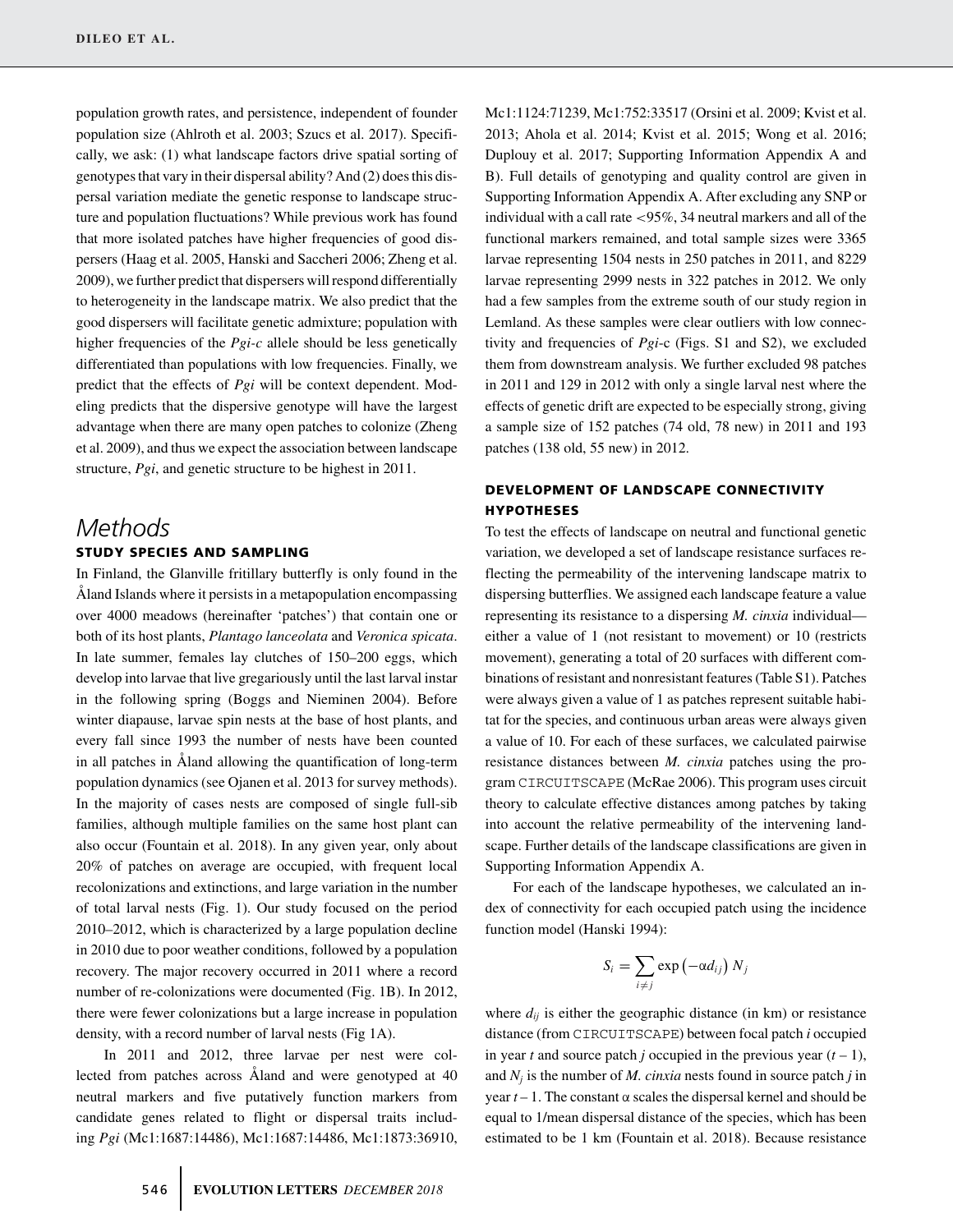

**Figure 1. Yearly variation in the number of nests (A) and colonizations (B) in the Aland Islands (C). The period of study from 2010 to ˚ 2012 is highlighted in (A) and (B), and (C) shows the major land cover types across the study region. Data for population trends come from annual surveys described in detail in Ojanen et al. 2013.**

distances are unit-less, mean dispersal distance for each landscape resistance hypothesis was chosen as the resistance value that roughly translated to 1 km in Euclidean distance units, which was then used to calculate  $\alpha$  (Table S1). We did this by taking the predicted value of the resistance distance at a Euclidean distance value of 1 km using a simple linear model, after first linearizing relationships with log transformations. Many of the connectivity variables calculated from alternative landscape resistance surfaces were highly correlated, because some landscape features were only present in small proportions in our study region and thus did not have large effects on the calculations of resistance distances. For our main analyses we settled on five uncorrelated variables of landscape connectivity: Si<sub>metapop</sub>, which is scaled by Euclidean distance among patches but assumes that the intervening landscape does not restrict dispersal, Si<sub>water</sub>, Si<sub>forest</sub>, and Si<sub>agriculture</sub>, which assume that water, forest, and agriculture restrict dispersal, respectively, and Si<sub>roads</sub>, which assumes that roads facilitate dispersal. The five connectivity variables had pearson correlations below 0.6 and variance inflation factors in linear models under 2 (Table S2).

#### **ASSOCIATIONS BETWEEN LANDSCAPE CONNECTIVITY AND Pgi**

Our first objective was to test which landscape connectivity hypotheses best predicted the distribution of the *Pgi*-c allele. Based on previous work, we expected an interactive effect of patch age; good dispersers are expected to be at the highest frequency in newly colonized (hereinafter "new"), isolated populations and at the lowest in old, isolated populations because dispersive individuals also have high emigration rates (Zheng et al. 2009). We conducted model selection on mixed effect models including all connectivity variables and their interaction with patch age (i.e., new or old population) as fixed effects, and genetic cluster membership as a random effect. Frequency of the *Pgi-c* allele in each patch was used as the response variable. Genetic cluster membership represents groups of individuals or populations that share a common demographic history (i.e., share common historical population dynamics and/or ancestry), and was determined for each year separately using BAPS6 (see Supporting Information Appendix A; Fig. S1; Corander et al. 2008; Cheng et al. 2013). Mixed models were run for each year separately and we applied log transformations to *Simetapop* and to *Siroads*, and exponential transformations to *Siwater* and *Siagriculture* to linearize relationships. Each variable was scaled and mean centered. Models were implemented in the lme4 library (Bates et al. 2015) and validated graphically by plotting residuals against fitted values and normality assumptions were checked with QQ plots. For model selection, we retained a candidate set of models with high support for further analysis and interpretation. A model was included in the candidate set based on two conditions: (1) the model was within  $\Delta AICc < 2$  of the top model and (2) the model was not simply an embellishment of a higher ranked model (i.e., did not contain uninformative parameters; Arnold 2010). All predictors appearing in the resulting candidate model set were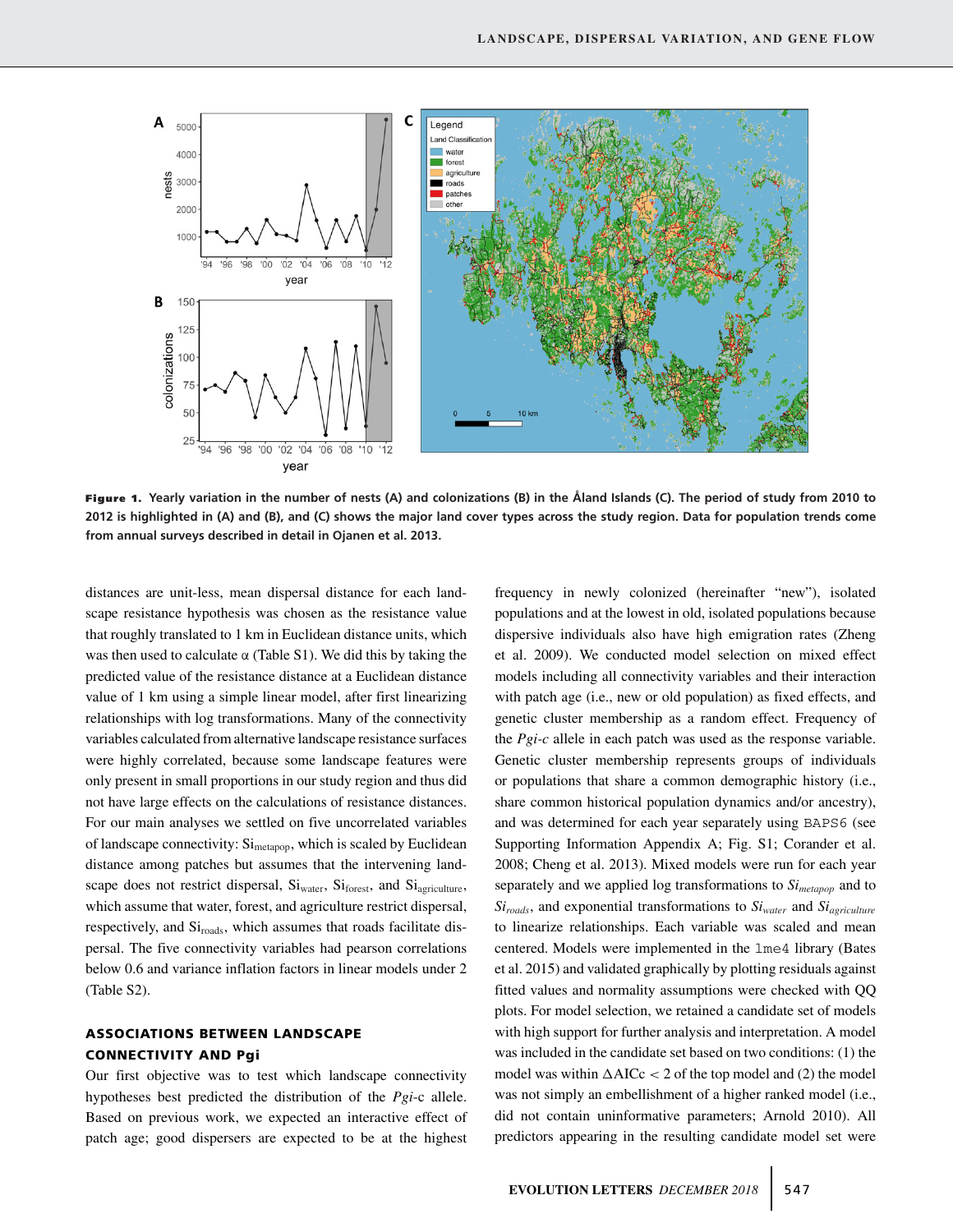considered as potentially important in their effects on *Pgi* and were subject to downstream analysis (see below). We used this approach since alternatives such as model averaging and summing akaike weights can lead to flawed interpretation of effects when variables are even weakly collinear (Galipaud et al. 2014; Cade 2015).

The residuals of the top model for both 2011 and 2012 showed evidence of spatial autocorrelation. To test that this did not bias our results, we compared models with and without spatial random effects implemented in r-inla (Lindgren & Rue 2015; Supporting Information Appendix A). In one case, we found the sign of a weak main effect changed in the spatial compared to the nonspatial model (from 0.006 to –0.003; Table S3). However, the major effect of this variable manifested as an interaction with a strong negative association in new populations, and the direction and strength of this interaction did not change. We found very little difference in all other estimates between the spatial and nonspatial models, and thus did not pursue spatial models further (Table S3).

As a second step, we used gene–environment association analysis (Rellstab et al. 2015) using latent factor mixed models (lfmms; Frichot et al. 2013) implemented in the LEA library (Frichot and François 2015) to confirm associations identified as significant in the linear mixed effect models. While the linear mixed model approach controlled for potential effects of neutral genetic structure by including genetic cluster membership (calculated from the 34 neutral loci) as a random effect, the latent factor mixed models explicitly considers all loci (*Pgi* and neutral loci) simultaneously. This applies a stronger control of background genetic structure, particularly when structure is complex and hierarchical (de Villemereuil et al. 2014), and also allowed us to confirm that we only see associations between connectivity and allele frequencies for *Pgi* and not for other loci. A drawback is that it cannot incorporate additive or interactive effects, and thus we used it only to confirm results in the partitions of the data that were found to be significant in linear mixed effect models (e.g., new populations). In addition to testing the individual Si variables identified as important in the mixed models, we explored potential additive effects by testing for association between loci and Si variables that incorporated the resistance of two or more of the landscape features. For example, the additive effects of Si<sub>water</sub> and  $Si$ <sub>forest</sub> were included in the model as the predictor  $Si$ <sub>water+forest</sub> (Table S1). Supporting Information Appendix A describes how the latent factors were specified starting from knowledge of the number of *k* genetic clusters identified from BAPS6. Loci included in each analysis were *Pgi*, 34 neutral markers, and four additional markers previously identified as being outliers in fragmented vs. continuous landscapes or from flight induced gene expression differences (Kvist et al. 2015; Fountain et al. 2016).

## **DIRECT AND INDIRECT EFFECTS OF LANDSCAPE STRUCTURE ON GENETIC STRUCTURE**

Our second objective was to test if intraspecific variation at the *Pgi* locus mediates the effect of landscape on the distribution of neutral genetic variation. We hypothesized that landscape structure will influence neutral genetic structure either directly (i.e., by limiting dispersal of all individuals in the same way), or indirectly through its effect on the spatial distribution of individuals with contrasting *Pgi* genotypes.

Direct effects were tested using linear mixed effect models with neutral genetic differentiation as a response variable. A patch-specific measure of genetic differentiation was calculated by taking the average pairwise Weir and Cockerham unbiased  $F_{st}$ (Weir and Cockerham 1984) for each patch following Pflueger and Balkenhol (2014). Prior to calculation of  $F_{st}$ , the data were subset to include only a single individual per nest, and a maximum of 50 nests per patch as there was large variation in sample sizes. Although Weir and Cockerham's unbiased  $F<sub>st</sub>$  accounts for unequal population sizes, calculations are biased at very low sample sizes (Willing et al. 2012), and so we limited analyses to patches with more than two nests, excluding 43 patches in 2011 and 37 patches in 2012. Models were run for each year separately with the five connectivity metrics and population age as fixed predictors, and genetic cluster membership as a random factor. We did not find evidence for an interactive effect of population age and so only included it as a main effect. Predictor variables were transformed, centered, and scaled, and model selection was implemented as described above (see 'Association between landscape connectivity and *Pgi*').

We next tested for indirect effects of landscape structure on genetic differentiation in the partitions of data where we found strong association between connectivity and *Pgi* using structural equation modeling (SEM) implemented in the lavaan library (Rosseel 2012). Originally developed by Sewall Wright (1934), SEM allows the evaluation of complex a priori-defined relationships among variables that potentially involve direct and indirect effects. It is thus an ideal framework for testing the relative effects of connectivity vs. *Pgi* on genetic structure, while controlling for directed or residual relationships between them. We modeled two pathways: (1) connectivity directly affects genetic differentiation, and (2) connectivity indirectly affects genetic differentiation through its effects on the frequency of the *Pgi-c* allele. Connectivity was included in the model as a latent variable – i.e., a construct that is not easily measured directly but can be indicated by a number of observed, and potentially correlated, variables that have some level of measurement error (Grace et al. 2012). We included connectivity as a latent variable, with the five connectivity hypotheses  $Si<sub>metapop</sub>, Si<sub>water</sub>, Si<sub>forest</sub>, Si<sub>agriculture</sub>, and Si<sub>roads</sub>$ as indicators. We estimated model parameters using maximum likelihood and assessed model fit with chi-square tests, where a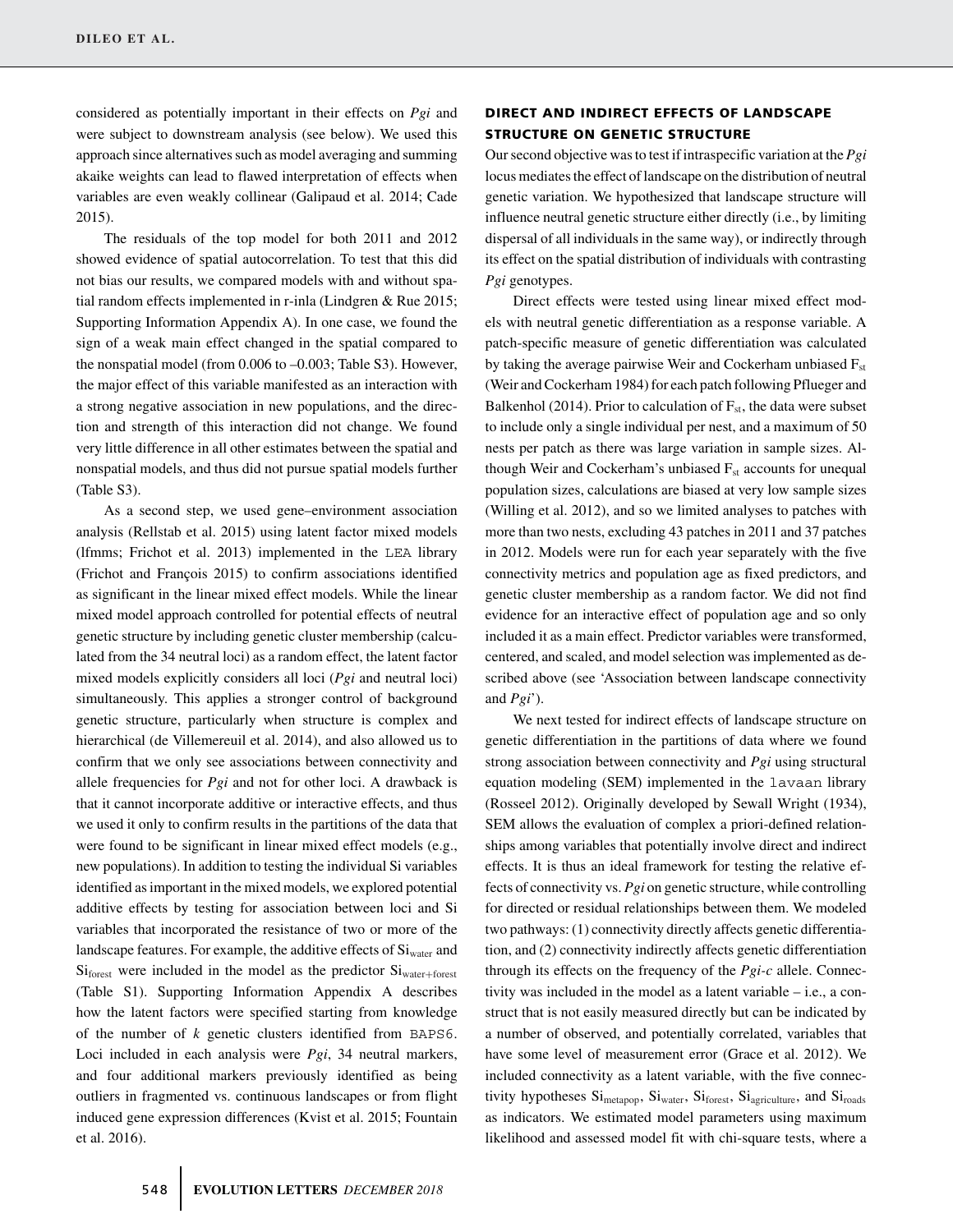*P*-value > 0.05 indicates the model-implied covariance fits the observed covariance well (Grace et al. 2012). The relative effects of paths were evaluated from standardized path coefficients and individual significance of paths.

## *Results*

## **ASSOCIATIONS BETWEEN LANDSCAPE CONNECTIVITY AND Pgi**

For data from 2011, selection on mixed effect models identified 10 models with  $\triangle AICc \lt 2$  (Table S4). All of these models included  $Si<sub>forest</sub>$  and  $Si<sub>water</sub>$ , and seven of the models were embellishments of higher ranked models—i.e., they were the same as a higher ranked model but included uninformative parameters with little effect on model fit (Arnold 2010). We thus retained three models for further analysis and interpretation: the top model including an interaction of Si<sub>forest</sub> and age and main effects of Si<sub>water</sub> and Si<sub>agriculture</sub>, a model including an interaction of  $Si<sub>forest</sub>$  and a main effect of  $Si<sub>water</sub>$ , and a third model including an interaction of Siwater and main effects of Si<sub>forest</sub> and Si<sub>agriculture</sub> (Table 1). All variables showed negative associations with  $Pgi-c$ , with  $Si<sub>forest</sub>$  and  $Si<sub>water</sub>$  having the strongest effects in new populations (Table 1). The effect of water and forest in new populations remained significant in latent factor mixed models as evidenced by a significant association of Siwater+forest with *Pgi-c* but no other loci (Fig. S3). In contrast Si<sub>water</sub> showed a significant association with a putatively neutral locus but not *Pgi-c*,  $Si$ <sub>forest</sub> showed a significant association with both *Pgi-c* and a different putatively neutral locus, and  $Si<sub>water+forest+agriculture</sub>$ and Siagriculture showed no significant associations with *Pgi-c* or any other locus (Supporting Information Appendix A; Fig. S3).

The negative association between *Pgi* and connectivity in new populations switched in linear mixed models in 2012, and the effect of Si<sub>forest</sub> disappeared (Fig. 2; Table 1). Model selection identified six models with  $\triangle AICc \ll 2$  (Table S5). All of these models included an interaction of age and Si<sub>roads</sub>, and either a main or interactive effect of Si<sub>water</sub>. Four of the models were embellishments of higher ranked models. We thus retained two models for

further analysis and interpretation: the top model containing interactions between of both  $Si<sub>roads</sub>$  and  $Si<sub>water</sub>$  with patch age, and a lower ranked model with an interaction between  $Si<sub>roads</sub>$  and age and a main effect of  $Si<sub>water</sub>$  (Table 1).  $Si<sub>roads</sub>$  showed a strong positive association with  $Pgi-c$  in new populations, whereas  $Si<sub>water</sub>$ showed a negative association with *Pgi-c* in old populations but only a weak or nonexistent relationship in new populations in the top model (Table 1; Fig. S4). Neither Si<sub>roads</sub> nor Si<sub>water</sub> were found to have significant associations with *Pgi-c* or any other loci in latent factor mixed models (Supporting Information Appendix A; Fig. S3). Details on the calibration of the latent factor mixed models, including reports of genomic inflation factors can be found in Supporting Information Appendix A and Table S6.

## **DIRECT AND INDIRECT EFFECTS OF LANDSCAPE STRUCTURE ON GENETIC STRUCTURE**

For 2011, selection on mixed effect models testing for direct effect of connectivity and age on  $F<sub>st</sub>$  identified a model containing only the random intercept as the most likely model (Table S7). We also tested the model after removing a single patch that had a very high  $F<sub>st</sub>$  value. This led to the selection of a model including  $Si<sub>water</sub>$  as the best, however it explained only 3% of the variation in  $F_{st}$ , and the random intercept-alone model remained in the candidate set with  $\triangle AICc < 2$  (Table S8). We thus conclude that there is no, or a very weak, direct effect of connectivity on genetic differentiation in 2011. For 2012, eight models had a  $\Delta AICc < 2$ , however five of them were embellishments of higher ranked models (Table S9). We thus retained three models: the top model including equal effects of  $Si<sub>metapop</sub>$  and  $Si<sub>water</sub>$ , a model with just  $Si<sub>metapop</sub>$ , and a model with equal effects of  $Si<sub>water</sub>$  and  $Si<sub>roads</sub>$  (Table 2).

*Pgi* showed a significant association with connectivity only in new populations in 2011, and thus we only tested for indirect effects of connectivity on  $F<sub>st</sub>$  (mediated by *Pgi*) in this partition. The full structural equation model including all five landscape connectivity indicator variables showed poor fit as indicated by a significant deviation of the observed covariance from the

Table 1. Standardized regression coefficients showing the effects of connectivity and population age on the population frequency of **the** *Pgi-c* **allele for the year 2011 and 2012. Candidate models with -AICc <2 and excluding uninformative parameters are shown (see Methods, and Table S4 and S5 for results of model selection). Variances explained by fixed effects (***R***<sup>2</sup> m) and jointly by fixed and random effects (***R***<sup>2</sup> c) are shown.**

|      | Standardized regression coefficients |         |                 |                 |         |      |                                                                                                               |         |      |      |                               |  |
|------|--------------------------------------|---------|-----------------|-----------------|---------|------|---------------------------------------------------------------------------------------------------------------|---------|------|------|-------------------------------|--|
| Year | (intercept) Age                      |         |                 |                 |         |      | $Siwater$ $Siforest$ $Siagriculture$ $Siroads$ $Age:Siwater$ $Age:Siforest$ $Age:Siroads$ $R^2_{m}$ $R^2_{c}$ |         |      |      | $AIC_c \Delta AIC_c$          |  |
| 2011 | 0.23                                 | $-0.01$ |                 | $-0.06$ $-0.05$ | $-0.04$ |      |                                                                                                               | $-0.13$ |      |      | $0.15$ $0.18$ $-148.5$ 0      |  |
|      | 0.23                                 | $-0.01$ | $-0.06$ $-0.04$ |                 |         |      |                                                                                                               | $-0.12$ |      |      | $0.13$ $0.16$ $-147$ ; $0.82$ |  |
|      | 0.24                                 | $-0.01$ |                 | $-0.06$ $-0.06$ | $-0.05$ |      | $-0.12$                                                                                                       |         |      |      | $0.14$ $0.17$ $-146.5$ 1.97   |  |
| 2012 | 0.24                                 |         | $0.006 -0.05$   |                 |         | 0.02 | 0.08                                                                                                          |         | 0.11 | 0.10 | $0.10 -216.4 = 0$             |  |
|      | 0.24                                 |         | $0.003 -0.05$   |                 |         | 0.02 |                                                                                                               |         | 0.13 | 0.08 | $0.09 -215.2$ 1.17            |  |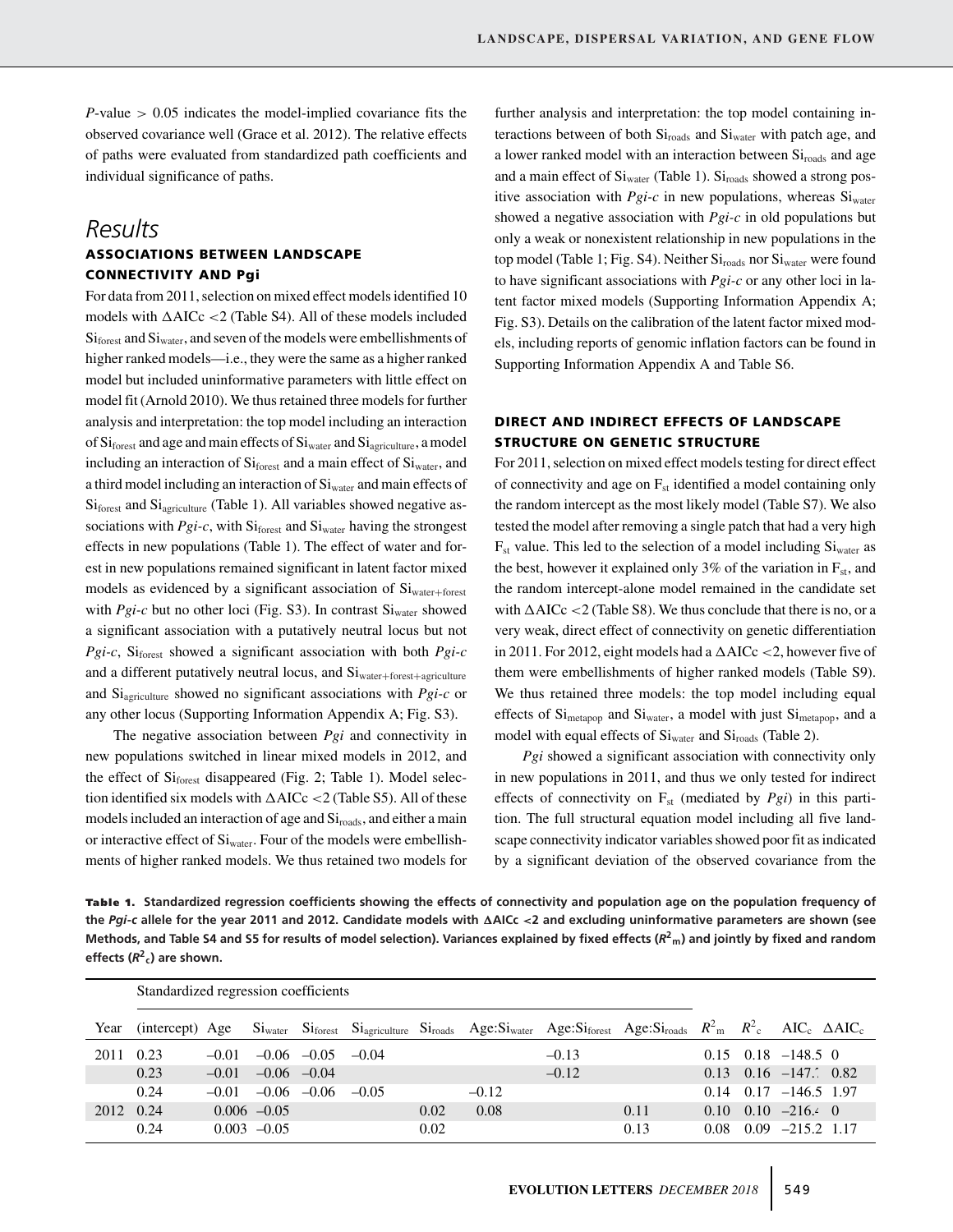

**Figure 2. Scatterplots showing the relationship between the frequency of the** *Pgi-c* **allele and a patch connectivity metric incorporating forest and water as barriers to dispersal for the year 2011 when the metapopulation was recovering from a population decline (A) and 2012 when the metapopulation was at high density (B). Points represent local populations and old and new populations are shown in contrasting colours. Lines show predicted values of fixed effects from linear mixed models including Siwater+forest as a fixed predictor and genetic cluster as a random effect. See Fig. S2 for scatterplots showing variation across genetic clusters.**

**Table 2.** Standardized regression coefficients showing the direct effects of connectivity on genetic differentiation (F<sub>st</sub>) for the year 2011 and 2012. Candidate models with ∆AICc < 2 and excluding uninformative parameters are shown (see Methods, and Table S7 and S9 for **results of model selection). Variances explained by fixed effects (***R***<sup>2</sup> m) and jointly by fixed and random effects (***R***<sup>2</sup> c) are shown.**

|      |             | Standardized regression coefficients |                     |                     |               |                    |          |                   |
|------|-------------|--------------------------------------|---------------------|---------------------|---------------|--------------------|----------|-------------------|
| Year | (intercept) | $Si_{metapop}$                       | Si <sub>water</sub> | Si <sub>roads</sub> | $R_{\rm m}^2$ | $R^2$ <sub>c</sub> | $AIC_c$  | $\triangle AIC_c$ |
| 2011 | 0.08        |                                      |                     |                     |               | 0.02               | $-464.5$ | $\theta$          |
| 2012 | 0.07        | $-0.01$                              | $-0.01$             |                     | 0.11          | 0.16               | $-713.3$ | $\overline{0}$    |
|      | 0.07        | $-0.01$                              |                     |                     | 0.08          | 0.16               | $-712.2$ | 1.1               |
|      | 0.07        |                                      | $-0.01$             | $-0.01$             | 0.10          | 0.14               | $-711.4$ | 1.8               |

model-implied covariance ( $χ² = 37.4, df = 13, P < 0.001$ ). Because Simetapop did not have strong effects in our earlier models, we removed it as an indicator variable. This model fit the data well as indicated by no significant deviation of the observed and modeled-implied covariance ( $\chi^2 = 11.94$ ,  $df = 8$ ,  $P = 0.15$ ). The removal of  $Si<sub>metapop</sub>$  did not affect the strength or significance of associations. Siwater and Siforest were the strongest and only significant indicators of connectivity (Fig. 3). Our model supported a significant negative effect of connectivity on *Pgi-c*, and a significant negative effect of *Pgi-c* on genetic differentiation, but no significant direct effect of connectivity on genetic differentiation (Fig. 3; Fig. S5).

## *Discussion*

Here, we show that patch connectivity metrics incorporating landscape matrix best predicted the distribution of a dispersal polymorphism during a population recovery in the Glanville fritillary butterfly. In particular, newly colonized populations that were isolated by water and forest matrix had significantly higher

frequencies of an allele associated with increased dispersal ability (*Pgi-c* allele). We further found that patch connectivity alone did not predict genetic differentiation at neutral markers, but rather the effect of landscape on genetic structure was mediated through individual variation in the *Pgi* locus; populations with higher frequencies of the  $Pgi-c$  allele had lower  $F_{st}$ . In the following year when the density of populations increased, these relationships disappeared, suggesting that good dispersers only have an advantage when there are many empty patches to colonize. Together our results suggest that both individual variation in dispersal traits and landscape matrix heterogeneity are important for predicting spatial patterns of genetic variation.

## **LANDSCAPE MATRIX PREDICTS INDIVIDUAL VARIATION IN DISPERSAL**

We found that spatial sorting of individuals based on their *Pgi* genotype was best explained by a connectivity metric that incorporated the effects of water and forest matrix in 2011. Importantly, the basic metapopulation model did not show a significant association with the frequency of *Pgi-c*. While previous work showed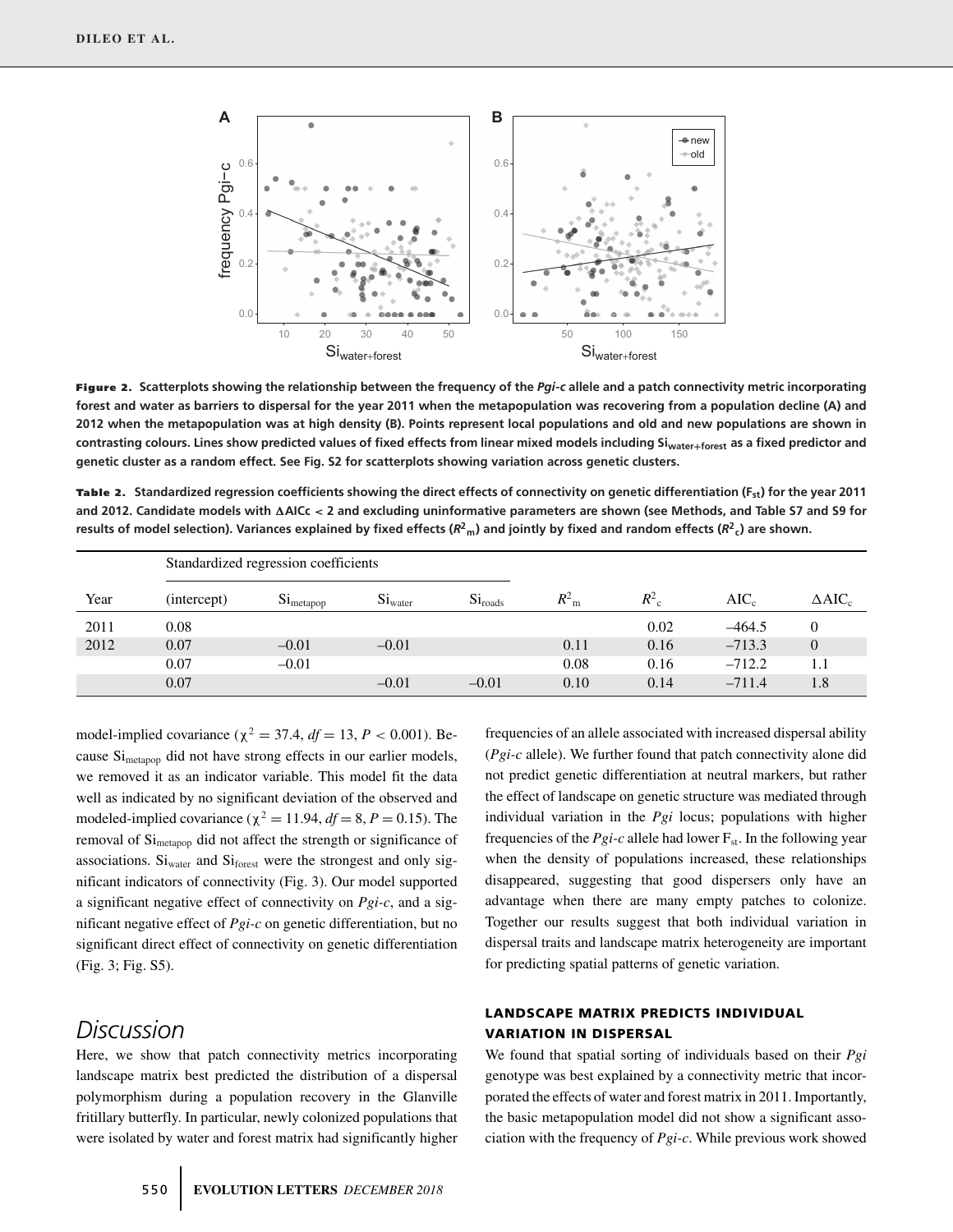

**Figure 3. Results from a structural equation model test for direct and indirect effects of patch connectivity (Si) on genetic structure (Fst) for new populations in 2011. Arrows show tested unidirectional relationship among variables. Connectivity (Si) was included as a latent variable described by four observed indicator variables,** Si<sub>water</sub>, Si<sub>forest</sub>, Si<sub>agriculture</sub>, and Si<sub>roads</sub>. Standardized coefficients **and associated standard errors are shown beside their respective paths, and significant paths are marked with asterisks. Variance explained is shown in the boxes of the endogenous variables,** *Pgi-c* and F<sub>st</sub>

that metapopulation connectivity predicted the spatial sorting of individuals based on their *Pgi* genotype (Haag et al. 2005; Hanski and Saccheri 2006; Zheng et al. 2009), our results suggest that more complex processes are at play. There are a number of potential reasons why previous work was able to capture spatial sorting of *Pgi* with Si<sub>metapop</sub> while we could not. We found evidence for a negative relationship between the frequency of *Pgi-c* and metapopulation connectivity for new populations, however, this relationship was "not" supported within individual genetic clusters (Fig. S2). In contrast, the association between *Pgi* and Siwater+forest held true even within genetic clusters (Fig. S2). This suggests that  $Si<sub>metapop</sub>$  might, at least partly, be confounded with geography, whereas Siwater+forest captures connectivity at scales more relevant to dispersal. Our sample size is also much larger and we were thus able to capture a larger amount of variation in landscape structure. In comparison, previous work selected population extremes (e.g., extremely low and high connectivity), and geographic distance might have been sufficient to capture patterns. It should also be noted that previous studies tested only a single model of patch connectivity, whereas we competed several models assuming different landscape structures.

Our results hence suggest that the *Pgi* dispersal polymorphism in the *M. cinxia* system in the Aland islands is not maintained by variation in patch configuration alone (i.e., the metapopulation model), but that the landscape matrix further influence dispersal patterns. This is an important finding given that studies investigating the drivers of dispersal evolution almost exclusively use simplified landscape models that assume a homogenous matrix (Bowler and Benton 2005; Henriques-Silva et al. 2015). Knowledge of the importance of the landscape matrix is thus lacking, and this is one avenue in which landscape genetic approaches can contribute to understanding how the matrix might modify predictions of dispersal evolution. Our results suggest that landscape features that intervene discrete habitat patches matter, and this is unsurprising given that dispersal traits are often correlated with other aspects of species biology (Saastamoinen et al. 2018). For example, *Pgi* shows a genotype-by-temperature interaction in *M. cinxia*, where heterozygotes have higher flight metabolic rate (and thus dispersal ability) at moderate and cool temperatures, but individuals without a *c* allele fly better at very warm temperatures (Niitepõld 2010). This might explain why forest is an important predictor of the spatial distribution of the dispersive allele, as it could provide a cooler environment for*Pgi-c* individuals. However, it is unclear if the association between forest and the frequency of *Pgi-c* is driven by individual differences in the use of the landscape matrix, or rather a distance effect—i.e., if *Pgi-c* individuals are able to fly further or faster through the forest.

#### **INDIVIDUAL VARIATION IN DISPERSAL PREDICTS GENETIC DIFFERENTIATION**

In our test of direct effects of connectivity on genetic differentiation, we found no evidence that any of the connectivity metrics predicted Fst in 2011—newly colonized patches with lower connectivity did not display higher genetic differentiation at neutral loci compared to highly connected (Table 2). Rather, patches with higher frequencies of  $Pgi-c$  had significantly lower  $F_{st}$  (Fig. 3; Fig. S5). Although *Pgi* explained only a small proportion of variation in  $F_{st}$ , the effects of the landscape matrix on dispersal and gene flow would have been completely missed if individual variation at the *Pgi* locus was not included in our model. This highlights the importance for integration of intraspecific variation in dispersal traits in landscape genetic studies. While sex differences have recently been considered in landscape genetic models (e.g., Paquette et al. 2014; Bertrand et al. 2017), to our knowledge, only two papers have integrated non-sex related variation in dispersal traits: DiLeo et al. (2014) found that individual variation in the number of flowers on dogwood trees influenced spatial patterns of gene flow beyond the effects of Euclidean distance; and McDevitt et al. (2013) found that genetic admixture of weasels in Poland was likely mediated by the movement of medium-, rather than large- or small-bodied weasels. While we acknowledge that variation in dispersal traits are often hard to measure, the increasing accessibility of genomic data will facilitate the identification of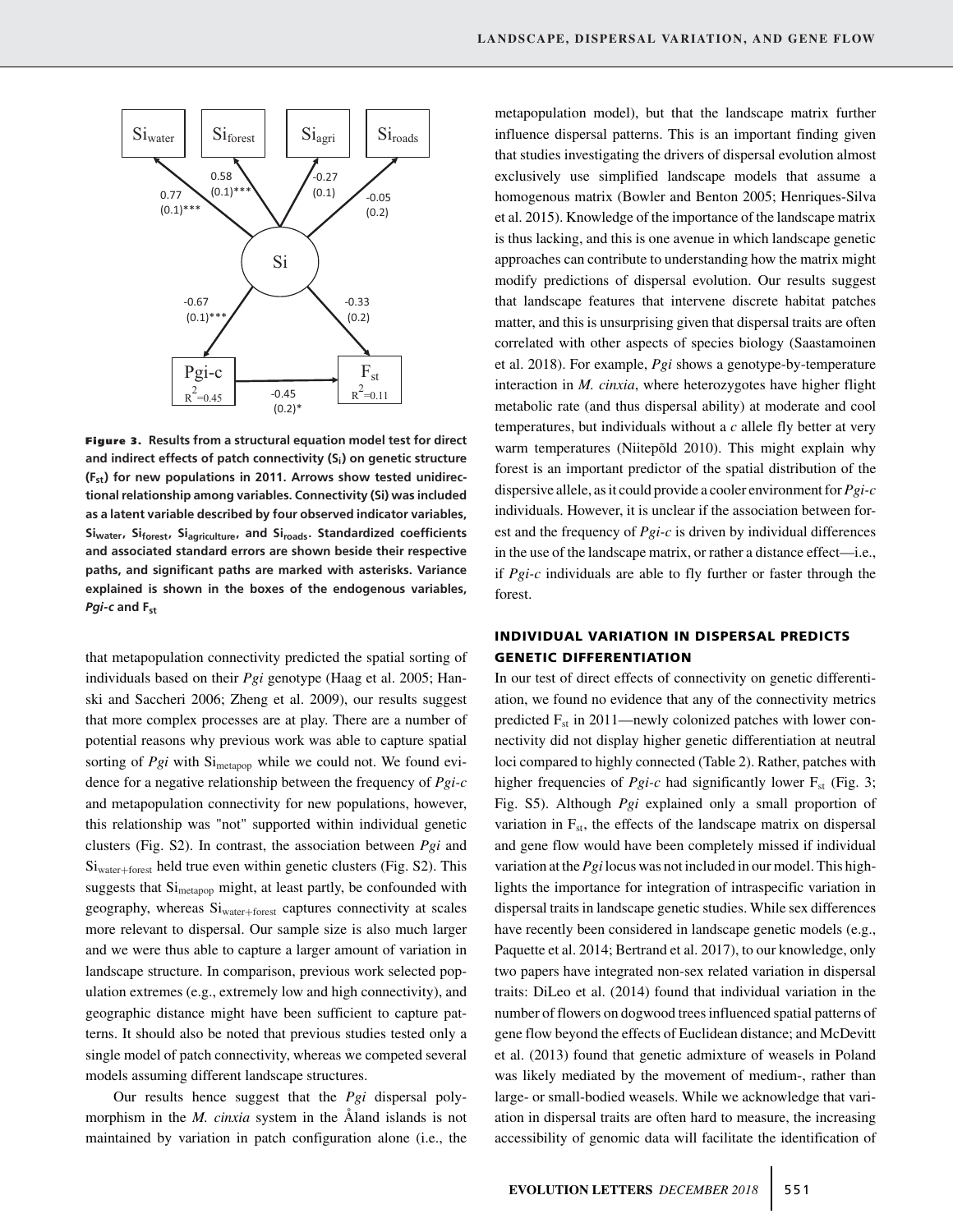candidate loci relevant to dispersal in non-model organisms (e.g., Swaegers et al. 2015; Dudaniec et al. 2018). Because dispersal is often controlled by multiple genes (Saastamoinen et al. 2018), applying landscape genomic methods that can capture the effects of polygenic adaptation will be important (e.g., redundancy and canonical correlation analysis; Rellstab et al. 2015 and reference therein). We further expect our approach to be relevant not only to systems where multiple dispersal strategies exist within a single landscape, but also the perhaps more common case of directional selection, where dispersal might be under positive or negative selection depending on broad patterns of landscape structure (Cheptou et al. 2017). An increasing number of studies have reported variability in landscape genetic relationships across replicate landscapes (e.g., Bull et al. 2011; Dudaniec et al. 2012; DiLeo et al. 2013; Balbi et al. 2018), and it will thus be interesting to see if divergent selection on dispersal genes might be a hidden source of variation contributing to these patterns (e.g., Peterson and Denno 1997).

Our study highlights the role of a single gene on the maintenance of gene flow across the landscape, and also joins a growing list of evidence that *Pgi* in particular has large effects on ecological processes in *M. cinxia* (reviewed in Niitepõld and Saastamoinen 2017). However, it is unlikely that *Pgi* is acting alone. For example, work by Wheat et al. (2011) showed that *Pgi* may epistatically interact with other genes, such as succinate dehydrogenase (*Sdhd*); an allelic combination at these two loci was associated with maximal metabolic endurance in *M. cinxia*. Linkage of *Pgi* to other functional loci have not been resolved, but the low frequency and fitness of individuals homozygous for the C allele suggest possible linkage to a deleterious mutation (Orsini et al. 2009), and that the variation in Pgi is maintained through balancing selection via a heterozygote advantage (Wheat et al. 2009). Further, females colonizing new populations have been found to be divergent in a suite of life-history traits, many but not all are associated with variation in *Pgi* (Hanski et al. 2006; Saastamoinen 2008; Kvist et al. 2013; Wheat et al. 2011). This suggest a more complex dispersal syndrome, the genomic architecture of which remains to be characterized. We further emphasize that *Pgi* explained only 10% of variation in  $F_{st}$ , and clearly other processes are at play that may not have been captured by our model (e.g., temperature and condition-dependent dispersal). Interestingly, the four other candidate loci included in our study did not show significant associations with landscape structure, despite being found as outliers in previous work (Kvist et al. 2015; Fountain et al. 2016). In particular, Fountain et al. (2016) found that three of these loci changed more than expected under neutral expectations in contemporary vs. museum samples. Further, they found that allele frequencies changed in the same direction in comparisons of new, isolated vs. old continuous contemporary Aland populations, and in fragmented

vs. continuous replicate landscapes. In our study, these three loci (Mc1:1873:36910, Mc1:1124:71239, Mc1:1687:14486) shifted in new, isolated vs. old, connected populations in the same direction as reported by Fountain et al. (2016), although the differences were subtle (Fig. S7). This suggest that these loci may indeed be under selection, but we lack the power to detect significance given that we have samples from very different timescales compared to Fountain et al. (2016).

#### **CONTEXT MATTERS**

Associations between patch connectivity and variation in *Pgi* in new populations in 2011 disappeared in 2012. Modeling studies on *Pgi* indicates that *Pgi-c* individuals should have the greatest selective advantage when there are many empty patches to colonize (Zheng et al. 2009; Hanski et al. 2011). Thus, it was expected that our results would be much stronger in 2011—a year that marked the largest number of re-colonizations recorded in Aland following a large population decline that left many empty patches. In comparison, the metapopulation experienced a large increase in population size in 2012 but relatively fewer colonization events; all patches in 2012 had high connectivity. This appears to be driven by the much higher number of potential source patches and nests in sources in 2012, and less by difference in distances between sources and targets (Fig. S6). Observations from mark-recapture suggest that *M. cinxia* exhibit negative density dependent dispersal (Kuussaari et al. 1996), suggesting that there should be fewer dispersal events in the high density year 2012 compared to 2011. Intriguingly, effects of connectivity on *Pgi* even appeared to switch in 2012 (Table 1; Fig. S4), although these associations were not significant in latent factor mixed models. This might be suggestive of a more complex interaction between individual variation and density-dependent dispersal. Modeling work predicts that *Pgi-c* should rise to higher frequencies at very high population densities where it gains an advantage by spreading genes over more patches (Zheng et al. 2009), however this has not been empirically demonstrated. Future work should seek to resolve the drivers of yearly differences in dispersal, focusing particularly on the effects of density and weather, which may influence dispersive and nondispersive genotypes differently.

Importantly, the association between  $Pgi$  and  $F<sub>st</sub>$  in 2011 suggests that the polymorphism plays a key role in maintaining genetic variation across the landscape following perturbation. This finding provides a more mechanistic understanding of population persistence in this highly dynamic system. Recent work showed that regions in Aland with higher long-term frequencies of  $Pgi-c$ maintained higher metapopulation sizes, presumably by increasing colonization rates (Hanski et al. 2017). Our results suggest that regional persistence of the metapopulation might be further facilitated through *Pgi*-mediated genetic rescue.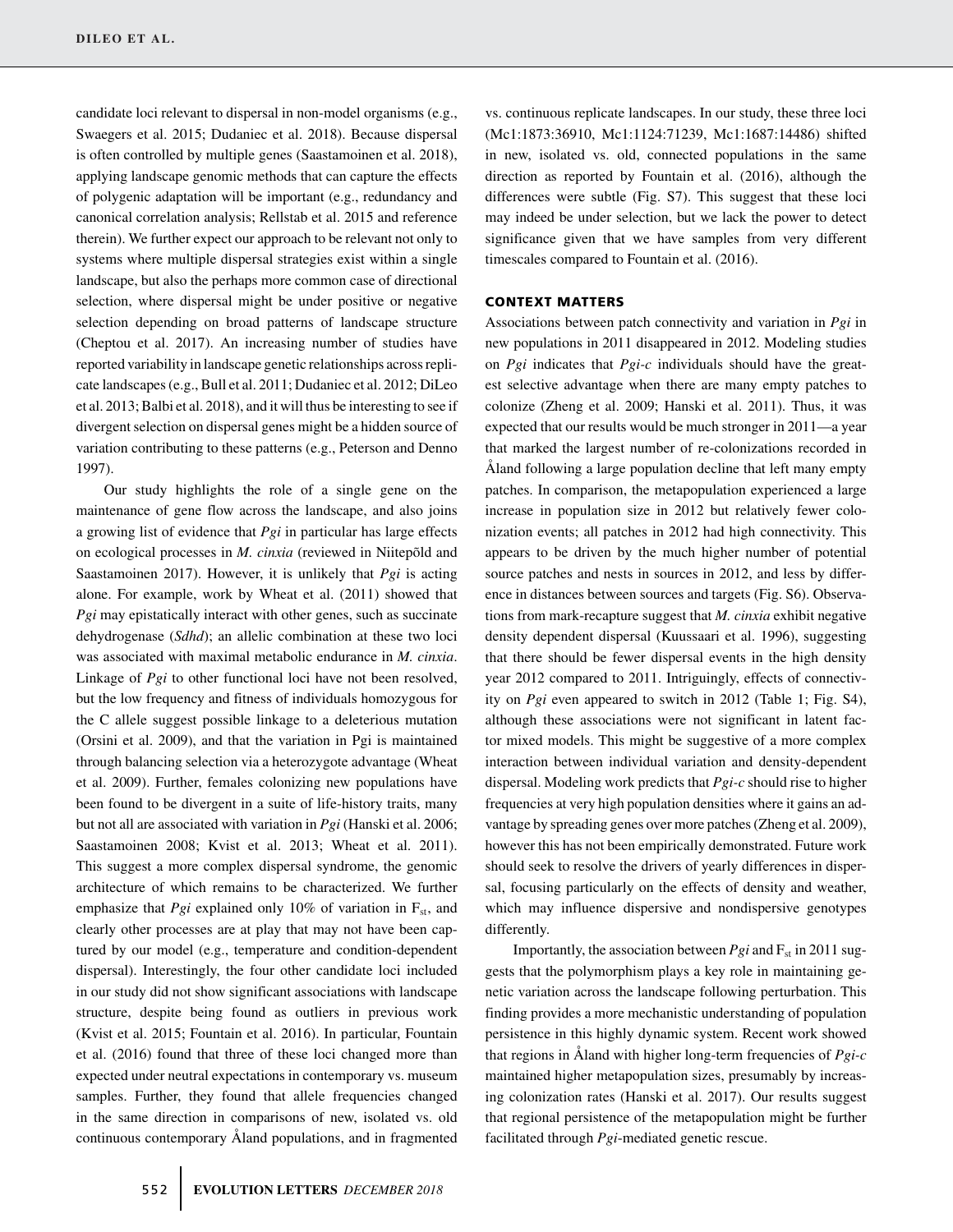#### **MODEL UNCERTAINTY AND SAMPLING EFFECTS**

While some strong associations emerged from our analysis, model selection suffered from uncertainty with several likely, and sometimes non-nested models appearing to have similar support. This is a common problem with variables derived from landscape measures, which are inherently correlated (Smith et al. 2009; Prunier et al. 2015). Although our connectivity variables were well below typical collinearity thresholds (Dormann et al. 2013), it is likely that weak linear relationships still contributed to this uncertainty. This might also explain why connectivity variables with strong effects in 1 year did not emerge as important predictors in the next year, although part of this is also likely due to differences in spatial locations of populations sampled in the different years. Although it is hard to say definitively which landscape features restrict dispersal, our results make a strong case for water as it was an important predictor across years, and forest as it had strong effects across multiple methods and different partitions of the data. What is less clear are the effects of other variables that were found to be important for prediction but of weak effect, with inconsistent results across methods (e.g., Si<sub>agriculture</sub> in 2011). Future work would benefit from fine-tuning landscape resistance surfaces to better account for these potential small additive effects (e.g., using optimization; Peterman 2014), and from testing relationships under a broader set of conditions in carefully selected landscapes where the independent effects of landscape variables can be better teased apart.

Future work is also required to determine the effects of *Pgi* in small populations (1–2 nests), which were excluded from our analysis because estimating  $F_{st}$  requires larger samples (Morin et al. 2009). *Pgi-c* individuals might be especially important to counteract drift in these small populations, and individual-based genetic approaches (Shirk et al. 2018) could be employed in the future to better quantify genetic structure including these patches. However, populations founded by a single female likely contribute little to overall population dynamics (Hanski et al. 2017), as these populations would be prone to inbreeding depression in the following generation (Haikola et al. 2001; Nieminen et al. 2001), and small, inbred populations have high observed extinction rates in the field (Saccheri et al. 1998)

## *Conclusions*

Our work adds to growing evidence that intraspecific variation plays a key role in driving diverse biological processes (Bolnick et al. 2011; Moran et al. 2016; Des Roches et al. 2018). We showed that heterogeneity in the landscape matrix is an important predictor of spatial variation in dispersal traits, and that this individual variation mediated the effects of landscape on genetic structure. Our results therefore highlight a need for better integration of studies on dispersal evolution and landscape genetics. While studies

of dispersal evolution may need to consider more complex representations of landscape structure that captures heterogeneity in the landscape matrix, landscape geneticists should consider that key associations between landscape and genetic structure might be missed if intraspecific variation in dispersal is ignored.

#### **ACKNOWLEDGMENTS**

The authors thank Annukka Ruokolainen, Toshka Nyman, and Laura Häkkinen for sample preparation and DNA extraction and Swee Wong for post-processing of SNP data. The authors also thank Rolf Holderegger, Marie-Josée Fortin, Torsti Schulz, and Aapo Kahilainen for helpful feedback during the preparation of this manuscript. This study was funded by the Academy of Finland (decision number 265641 to M.S., and Centre of Excellence grant 284601) and the European Research Council (Independent Starting grant no. 637412 'META-STRESS' to M.S.).

#### **AUTHOR CONTRIBUTIONS**

M.F.D. analyzed the data and wrote the first draft of the manuscript. A.H. and M.S. contributed substantially to the study design and revisions of the manuscript.

#### **LITERATURE CITED**

- Ahola, V., R. Lehtonen, P. Somervuo, L. Salmela, P. Koskinen, P. Rastas, et al. 2014. The Glanville fritillary genome retains an ancient karyotype and reveals selective chromosomal fusions in Lepidoptera. Nat. Commun. 5:4737.
- Ahlroth, P., R. V. Alatalo, A. Holopainen, T. Kumpulainen and J. Suhonen. 2003. Founder population size and number of source populations enhance colonization success in waterstriders. Oecologia 137:617–620
- Arnold, T. W. 2010. Uniformative parameters and model selection using Akaike's information criterion. J. Wildlife Manage. 74:1175–1178.
- Balbi, M., A. Ernoult, P. Poli, L. Madec, A. Guiller, M.-C. Martin, et al. 2018. Functional connectivity in replicated urban landscapes in the land snail (*Cornu aspersum*). Mol. Ecol. [https://doi.org/10.1111/mec.14521.](https://doi.org/10.1111/mec.14521)
- Bates, D., M. Mächler, B. Bolker, and S. Walker. 2015. Fitting linear mixedeffects models using lme4. J. Stat. Software 67:1–48.
- Benjamini, Y., and Y. Hochberg. 1995. Controlling the false discovery rate—a practical and powerful approach to multiple testing. J. R. Stat. Soc. B 57:289–300.
- Bertrand, P., J. Bowman, R. J. Dyer, M. Manseau and P. J. Wilson. 2017. Sex-specific graphs: Relating group-specific topology to demographic and landscape data. Mol. Ecol. 26:3898–3912.
- Boggs, C. L., and M. Nieminen. 2004. Checkerspot reproductive biology. In: On the wings of checkerspots: a model system for population biology (Eds. Ehrlich P. R., Hanski I.). Oxford Univ. Press, New York, NY, 92– 111.
- Bolnick, D. I., P. Amarasekare, M. S. Araujo, R. Burger, J. M. Levine, M. Novak, et al. 2011. Why intraspecific trait variation matters in community ecology. Trends. Ecol. Evol. 26:183–192.
- Bowler, D. E., and T. G. Benton. 2005. Causes and consequences of animal dispersal strategies: relating individual behaviour to spatial dynamics. Biol. Rev. 80:205–225
- Bull, R. A. S., S. A. Cushman, R. Mace, T. Chilton, K. C. Kendall, E. L. Landguth, et al. 2011. Why replication is important in landscape genetics: American black bear in the Rocky Mountains. Mol. Ecol. 20:1092– 1107.
- Cade, B. S. 2015. Model averaging and muddled multimodel inferences. Ecology 96:2370–82.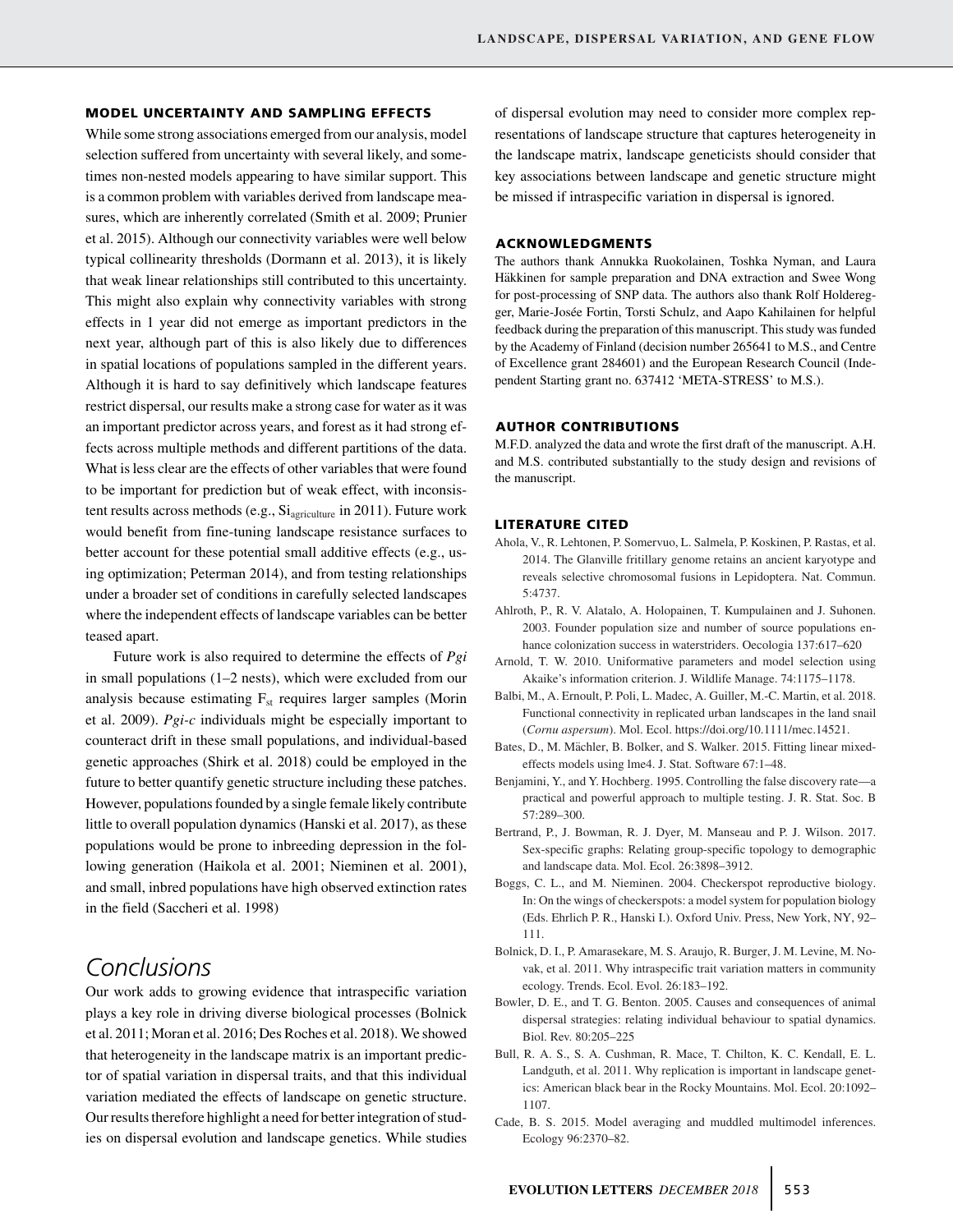- Cheng, L., T. R. Connor, J. Siren, D. M. Aanensen, and J. Corander. 2013. Hierarchical and Spatially Explicit Clustering of DNA Sequences with BAPS Software. Mol. Biol. Evol. 30:1224–1228.
- Cheptou, P. O., A. L. Hargreaves, D. Bonte, and J. Jacquemyn. 2017. Adaptation to fragmentation: evolutionary dynamics driven by human influences. Philo. T. Roy. Soc. B 372:20160037.
- Clobert, J., J. F. Le Galliard, J. Cote, S. Meylan, and M. Massot. 2009. Informed dispersal, heterogeneity in animal dispersal syndromes and the dynamics of spatially structured populations. Ecol. Lett. 12:197– 209.
- Corander, J., J. Siren, and E. Arjas. 2008. Bayesian spatial modeling of genetic population structure. Computation Stat 23:111–129.
- Cote, J., E. Bestion, S. Jacob, J. Travis, D. Legrand, and M. Baguette. 2017. Evolution of dispersal strategies and dispersal syndromes in fragmented landscapes. Ecography 40:56–73.
- Cote, J., T. Brodin, S. Fogarty, and A. Sih. 2017. Non-random dispersal mediates invader impacts on the invertebrate community. J. Anim. Ecol. 86:1298–1307.
- Delgado, M. D., V. Penteriani, E. Revilla, and V. O. Nams. 2010. The effect of phenotypic traits and external cues on natal dispersal movements. J. Anim. Ecol. 79:620–632.
- Des Roches, S., D. M. Post, N. E. Turley, J. K. Bailey, A. P. Hendry, M. T. Kinnison, et al. 2018. The ecological importance of intraspecific variation. Nat. Ecol. Evol. 2:57.
- DiLeo, M. F., J. C. Siu, M. K. Rhodes, A. Lopez-Villalobos, A. Redwine, K. Ksiazek, et al. 2014. The gravity of pollination: integrating at-site features into spatial analysis of contemporary pollen movement. Mol. Ecol. 23:3973–3982.
- DiLeo, M. F., J. D. Rouse, J. A. Davila, and S. C. Lougheed. 2013. The influence of landscape on gene flow in the eastern massasauga rattlesnake (Sistrurus c.catenatus): insight from computer simulations. Mol. Ecol. 22:4483–4498.
- Dormann, C. F., J. Elith, S. Bacher, C. Buchmann, G. Carl, G. Carre, et al. ´ 2013. Collinearity: a review of methods to deal with it and a simulation study evaluating their performance. Ecography 36:27–46.
- Duckworth, R. A., and A. V. Badyaev. 2007. Coupling of dispersal and aggression facilitates the rapid range expansion of a passerine bird. Proc. Natl. Acad. Sci. USA. 104:15017–15022.
- Dudaniec, R. Y., S. F. Spear, J. S. Richardson, and A. Storfer. 2012. Current and historical drivers of landscape genetic structure differ in core and peripheral salamander populations. PLoS One 7:e36769.
- Dudaniec, R. Y., C. J. Yong, L. T. Lancaster, E. I. Svensson, and B. Hansson. 2018. Signatures of local adaptation along environmental gradients in a range-expanding damselfly (Ischnura elegans). Mol. Ecol. 27:2576–93.
- Duplouy, A., S. C. Wong, J. Corander, R. Lehtonen, and I. Hanski. 2017. Genetic effects on life-history traits in the Glanville fritillary butterfly. PeerJ 5:e3371.
- Edelaar, P., and D. I. Bolnick. 2012. Non-random gene flow: an underappreciated force in evolution and ecology. Trends Ecol. Evol. 27:659–665.
- Elliott, E. C., and S. J. Cornell. 2012. Dispersal Polymorphism and the Speed of Biological Invasions. PLoS One 7:0040496.
- Fountain, T., M. Nieminen, J. Siren, S. C. Wong, and I. Hanski. 2016. Predictable allele frequency changes due to habitat fragmentation in the Glanville fritillary butterfly. Proc. Natl. Acad. Sci. USA. 113:2678– 2683.
- Fountain, T., A. Husby, E. Nonaka, M. F. DiLeo, J. H. Korhonen, P. Rastas, T. Schulz, M. Saastamoinen, and I. Hanski. 2018. Inferring dispersal across a fragmented landscape using reconstructed families in the Glanville fritillary butterfly. Evol. Appl. 11:287–97.
- Francois, O., H. Martins, K. Caye, and S. D. Schoville. 2016. Controlling false discoveries in genome scans for selection. Mol. Ecol. 25:454–469.
- Frichot, E., and O. François. 2015. LEA: an R package for landscape and ecological association studies. Methods Ecol. Evol. 6:925–929.
- Frichot, E., S. D. Schoville, G. Bouchard, and O. François. 2013. Testing for associations between loci and environmental gradients using latent factor mixed models. Mol. Biol. Evol. 30:1687–1699.
- Galipaud, M., M. A. Gillingham, M. David, and F. X. Dechaume-Moncharmont. 2014. Ecologists overestimate the importance of predictor variables in model averaging: a plea for cautious interpretations. Methods. Ecol. Evol. 5:983–91.
- Haag, C. R., M. Saastamoinen, J. H. Marden, and I. Hanski. 2005. A candidate locus for variation in dispersal rate in a butterfly metapopulation. Proc. R. Soc. B 272:2449–2456.
- Haikola, S., W. Fortelius, R. B. O'hara, M. Kuussaari, N. Wahlberg, I. J. Saccheri, et al. 2001. Inbreeding depression and the maintenance of genetic load in Melitaea cinxia metapopulations. Conserv. Genetics 2: 325–35.
- Hanski, I. 1994. A practical model of metapopulation dynamics. J. Anim. Ecol. 63:151–162.
- Hanski, I., and I. Saccheri. 2006. Molecular-level variation affects population growth in a butterfly metapopulation. PLoS Biol. 4:719–726.
- Hanski, I., T. Schulz, S. C. Wong, V. Ahola, A. Ruokolainen, and S. P. Ojanen. 2017. Ecological and genetic basis of metapopulation persistence of the Glanville fritillary butterfly in fragmented landscapes. Nat. Commun. 8.
- Hanski, I., T. Mononen, and O. Ovaskainen. 2011. Eco-evolutionary metapopulation dynamics and the spatial scale of adaptation. Am. Nat. 177: 29–43.
- Henriques-Silva, R., F. Boivin, V. Calcagno, M. C. Urban, and P. R. Peres-Neto. 2015. On the evolution of dispersal via heterogeneity in spatial connectivity. Proc R. Soc B 282:20142879.
- Holderegger, R., and H. H. Wagner. 2008. Landscape genetics. Bioscience 58:199–207.
- Kuussaari, M., M. Nieminen and I. Hanski. 1996. An experimental study of migration in the Glanville fritillary butterfly Melitaea cinxia. J Anim Ecol 65:791–801.
- Kvist, J., C. W. Wheat, E. Kallioniemi, M. Saastamoinen, I. Hanski, and M. J. Frilander. 2013. Temperature treatments during larval development reveal extensive heritable and plastic variation in gene expression and life history traits. Mol. Ecol. 22:602–619.
- Kvist, J., A. L. Mattila, P. Somervuo, V. Ahola, P. Koskinen, L. Paulin, et al. 2015. Flight-induced changes in gene expression in the Glanville fritillary butterfly. Mol. Ecol. 24:4886–900.
- Legrand, D., J. Cote, E. A. Fronhofer, R. D. Holt, O. Ronce, N. Schtickzelle, et al. 2017. Eco-evolutionary dynamics in fragmented landscapes. Ecography 40:9–25.
- Manel, S., M. K. Schwartz, G. Luikart, and P. Taberlet. 2003. Landscape genetics: combining landscape ecology and population genetics. Trends Ecol. Evol. 18:189–197.
- McDevitt, A. D., M. K. Oliver, S. B. Piertney, P. A. Szafranska, M. Konarzewski, and K. Zub. 2013. Individual variation in dispersal associated with phenotype influences fine-scale genetic structure in weasels. Conserv. Genet. 14:499–509.
- McRae, B. H. 2006. Isolation by resistance. Evolution. 60:1551–1561.
- Merckx, T., and H. Van Dyck. 2007. Habitat fragmentation affects habitatfinding ability of the speckled wood butterfly, Pararge aegeria L. Anim. Behav. 74:1029–1037.
- Moran, E. V., F. Hartig, and D. M. Bell. 2016. Intraspecific trait variation across scales: implications for understanding global change responses. Glob. Change Biol. 22:137–150.
- Morin, P. A., K. M. Karen, and B. L. Taylor. 2009. Assessing statistical power of SNPs for population structure and conservation studies. Mol. Ecol. Resour. 9: 66–73.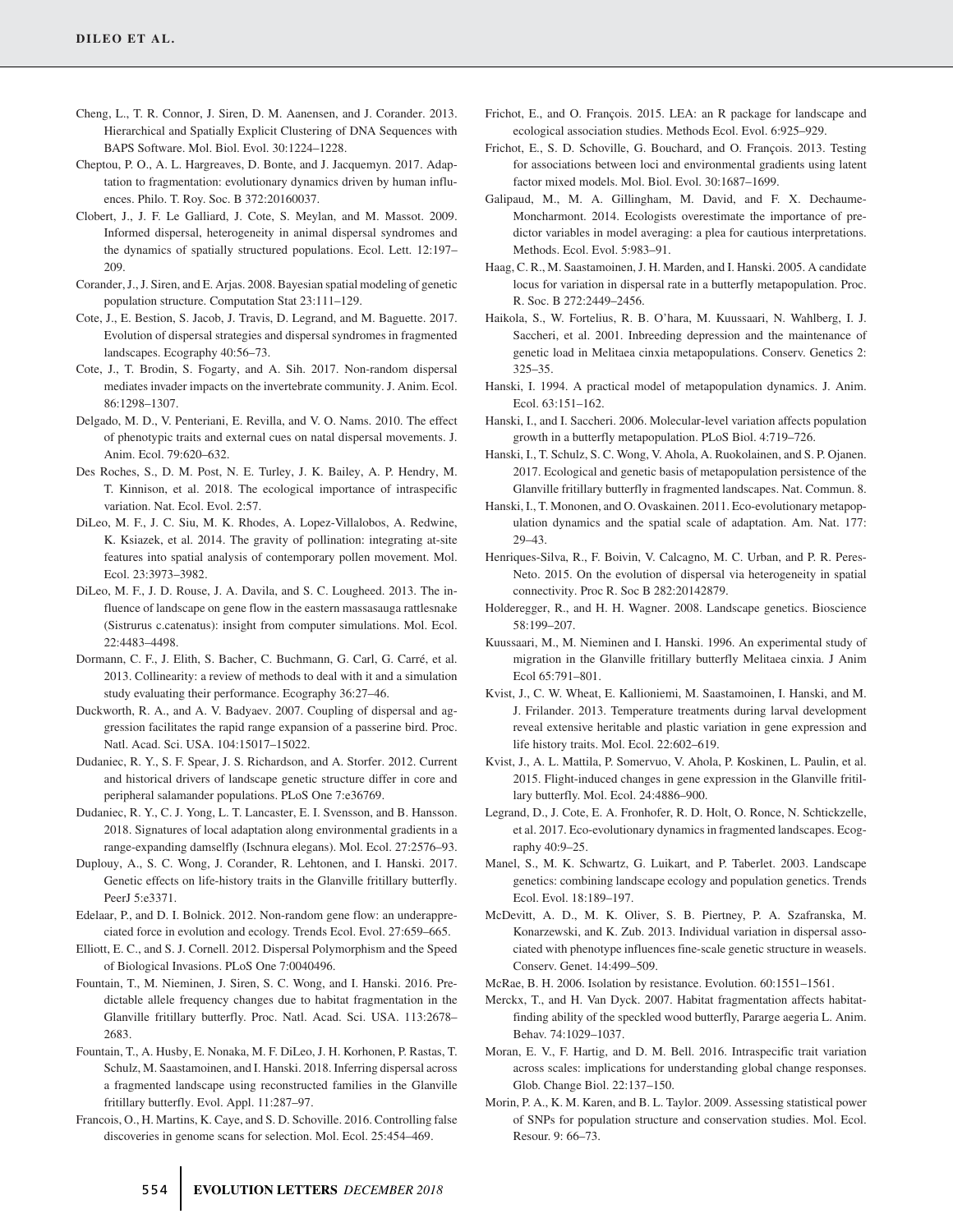- Nair, A., T. Fountain, S. Ikonen, S. P. Ojanen, and S. van Nouhuys. 2016. Spatial and temporal genetic structure at the fourth trophic level in a fragmented landscape. Proc. R. Soc. B. 283:20160668.
- Nieminen, M., M. C. Singer, W. Fortelius, K. Schöps, and I. Hanski. 2001. Experimental confirmation that inbreeding depression increases extinction risk in butterfly populations. Am. Nat. 1572:237–44.
- Niitepõld, K., A. D. Smith, J. L. Osborne, D. R. Reynolds, N. L. Carreck, A. P. Martin, et al. 2009. Flight metabolic rate and Pgi genotype influence butterfly dispersal rate in the field. Ecology 90:2223–32.
- Niitepõld, K. 2010. Genotype by temperature interactions in the metabolic rate of the Glanville fritillary butterfly. J. Exp. Biol. 213:1042–1048.
- Niitepõld, K., and M. Saastamoinen. 2017. A candidate gene in an ecological model species: Phosphoglucose isomerase (Pgi) in the Glanville fritillary butterfly (*Melitaea cinxia*). Ann. Zool. Fenn 54:259–273.
- Ochocki, B. M., and T. E. X. Miller. 2017. Rapid evolution of dispersal ability makes biological invasions faster and more variable. Nat. Commun. 8:14315.
- Ojanen, S. P., M. Nieminen, E. Meyke, J. Pöyry, and I. Hanski. 2013. Longterm metapopulation study of the Glanville fritillary butterfly (Melitaea cinxia): survey methods, data management, and long-term population trends. Ecol. Evol., 3:3713–37.
- Orsini, L., C. W. Wheat, C. R. Haag, J. Kvist, M. J. Frilander, and I. Hanski. 2009. Fitness differences associated with Pgi SNP genotypes in the Glanville fritillary butterfly (Melitaea cinxia). J. Evol. Biol. 22:367– 375.
- Palmer, S. C. F., A. Coulon, and J. M. J. Travis. 2014. Inter-individual variability in dispersal behaviours impacts connectivity estimates. Oikos 123:923-932.
- Paquette, S. R., B. Talbot, D. Garant, J. Mainguy, and F. Pelletier. 2014. Modelling the dispersal of the two main hosts of the raccoon rabies variant in heterogeneous environments with landscape genetics. Evol. Appl. 7:734–749.
- Peterman, W. E. 2014. ResistanceGA: An R package for the optimization of resistance surfaces using genetic algorithms. Methods Ecol. Evol. 9,1638–1647.
- Peterman, W. E., T. L. Anderson, B. H. Ousterhout, D. L. Drake, R. D. Semlitsch, and L. S. Eggert. 2015. Differential dispersal shapes population structure and patterns of genetic differentiation in two sympatric pond breeding salamanders. Conserv. Genet. 16:59–69.
- Peterson, M. A., and R. F. Denno. 1997. The influence of intraspecific variation in dispersal strategies on the genetic structure of planthopper populations. Evolution. 51:1189–1206.
- Pflueger, F. J., and N. Balkenhol. 2014. A plea for simultaneously considering matrix quality and local environmental conditions when analysing landscape impacts on effective dispersal. Mol. Ecol. 23:2146–2156.
- Phillips, B. L., G. P. Brown, J. K. Webb, and R. Shine. 2006. Invasion and the evolution of speed in toads. Nature 439:803–803.
- Prunier, J. G., M. Colyn, X. Legendre, K. F. Nimon, M. C. Flamand. 2015. Multicollinearity in spatial genetics: separating the wheat from the chaff using commonality analyses. Mol. Ecol. 24:263–83.
- Rellstab, C., F. Gugerli, A. J. Eckert, A. M. Hancock, and R. Holderegger. 2015. A practical guide to environmental association analysis in landscape genomics. Mol. Ecol. 24:4348–4370.
- Rius, M., and J. A. Darling. 2014. How important is intraspecific genetic admixture to the success of colonising populations? Trends Ecol. Evol. 29:233–242.
- Rosseel, Y. 2012. lavaan: An R package for structural equation modeling. J. Stat. Softw. 48:1–36.
- Saastamoinen, M. 2008. Heritability of dispersal rate and other life history traits in the Glanville fritillary butterfly. Heredity 100:39.
- Saastamoinen, M., G. Bocedi, J. Cote, D. Legrand, F. Guillaume, C. W. Wheat, et al. 2018. Genetics of dispersal. Biol. Rev. 93:574– 599.
- Saccheri, I., M. Kuussaari, M. Kankare, P. Vikman, W. Fortelius, I. Hanski. 1998. Inbreeding and extinction in a butterfly metapopulation. Nature. 392:491.
- Shirk, A. J., E. L. Landguth, and S. A. Cushman. 2018. A comparison of regression methods for model selection in individual-based landscape genetic analysis. Mol. Ecol. Res. 18: 55–67.
- Smith, A. C., N. Koper, C. M. Francis, and L. Fahrig. 2009. Confronting collinearity: comparing methods for disentangling the effects of habitat loss and fragmentation. Land Ecol. 24:1271.
- Steele, C. A., J. Baumsteiger, and A. Storfer. 2009. Influence of life-history variation on the genetic structure of two sympatric salamander taxa. Mol. Ecol. 18:1629-1639.
- Swaegers, J., J. Mergeay, A. Van Geystelen, L. Therry, M. H. Larmuseau, and R. Stoks. 2015. Neutral and adaptive genomic signatures of rapid poleward range expansion. Mol. Ecol. 24:6163–76.
- Szucs, M., B. A. Melbourne, T. Tuff, C. Weiss-Lehman, and R. A. Hufbauer. 2017. Genetic and demographic founder effects have long-term fitness consequences for colonising populations. Ecol. Lett. 20:436– 444.
- Wagner, N. K., B. M. Ochocki, K. M. Crawford, A. Compagnoni, and T. E. X. Miller. 2017. Genetic mixture of multiple source populations accelerates invasive range expansion. J. Anim. Ecol. 86:21–34.
- Weir, B. S., and C. C. Cockerham. 1984. Estimating f-statistics for the analysis of population-structure. Evolution. 38:1358–1370.
- Wheat, C. W., C. R. Haag, J. H. Marden, I. Hanski, and M. J. Frilander. 2009. Nucleotide polymorphism at a gene (Pgi) under balancing selection in a butterfly metapopulation. Mol. Biol. Evol. 27:267–81.
- Wheat, C. W., H. W. Fescemyer, J. Kvist, E. V. Tas, J. C. Vera, M. J. Frilander. et al. 2011. Functional genomics of life history variation in a butterfly metapopulation. Mol. Ecol. 20:1813–28.
- Willing, E.-M., C. Dreyer, and C. Van Oosterhout. 2012. Estimates of genetic differentiation measured by FST do not necessarily require large sample sizes when using many SNP markers. PLoS One 7:e42649.
- Wong, S. C., A. Oksanen, A. L. Mattila, R. Lehtonen, K. Niitepõld, and I. Hanski. 2016. Effects of ambient and preceding temperatures and metabolic genes on flight metabolism in the Glanville fritillary butterfly. J. Insect. Physiol. 85:23–31.
- Zheng, C. Z., O. Ovaskainen, and I. Hanski. 2009. Modelling single nucleotide effects in phosphoglucose isomerase on dispersal in the Glanville fritillary butterfly: coupling of ecological and evolutionary dynamics. Philos. Trans. R. Soc. B 364:1519–1532.

#### Associate Editor: Z. Gompert